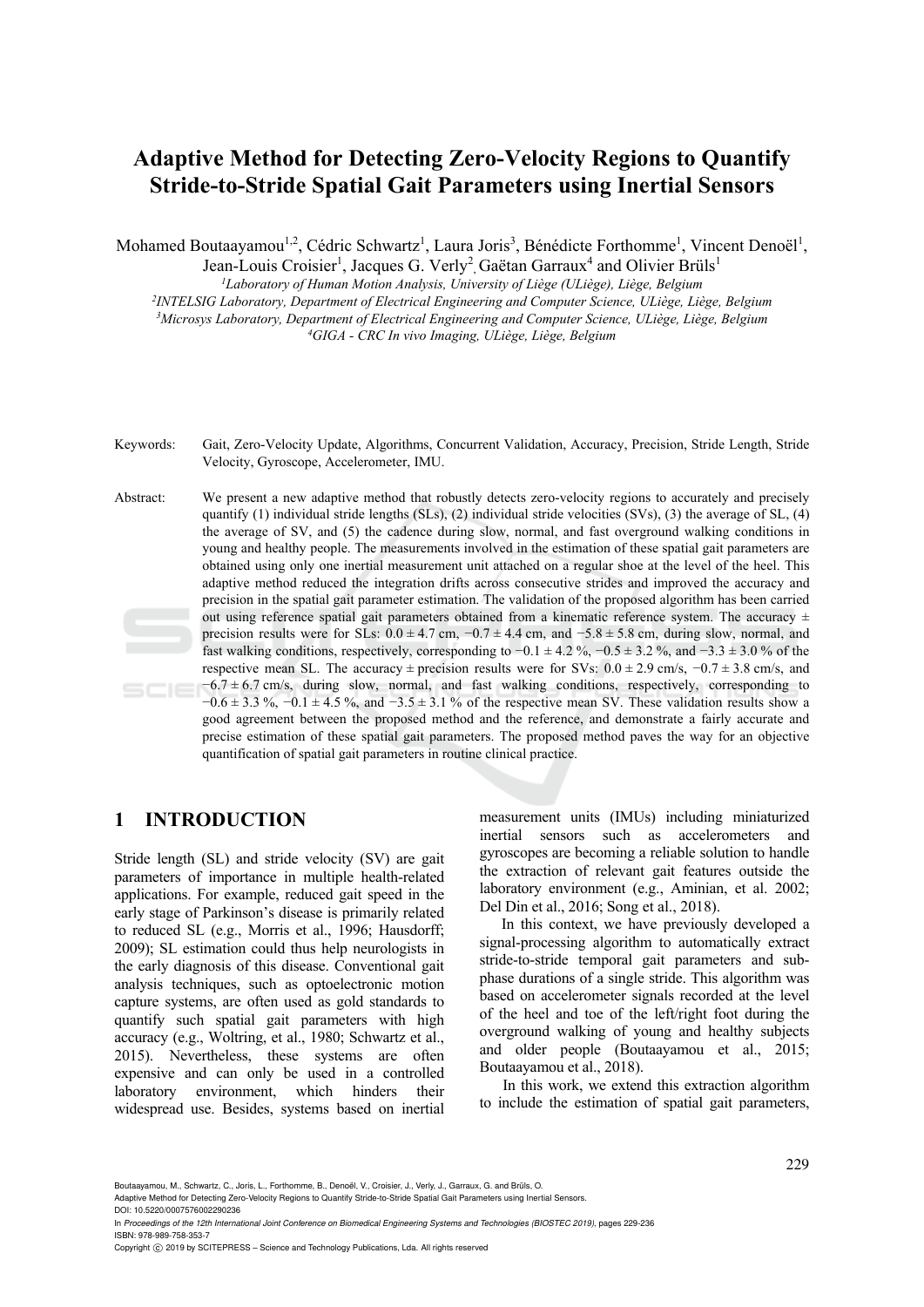such as SL and SV. In order to minimize the integration drifts across consecutive strides and to improve the accuracy and precision in the estimation of these spatial gait parameters, we present a new adaptive method that robustly detects zero-velocity update regions to further apply adequate initial conditions in the integration of considered quantities. In this work, we use this adaptive method to quantify (1) individual SLs, (2) individual SVs, (3) the average of SL, (4) the average of SV, and (5) the cadence during slow, normal, and fast overground walking conditions. The measurements involved in the estimation of these spatial gait parameters are obtained using only one IMU attached on a regular shoe at the level of the heel. In addition, we consider a concurrent, stride-to-stride, validation of the proposed method/algorithm in young and healthy people. In this validation, we compare the results to reference spatial gait parameters (time-synchronously) provided by a kinematic 3D system.

#### **2 METHOD**

#### **2.1 Participants and Overground Walking Setting**

Three healthy young volunteers without any known gait and lower limb pathology (one woman and two men; mean (min–max) age =  $26$  years (24–27 years); mean height =  $1.79$  m; mean weight =  $74$  kg) participated in the walking experiments. Each of them was equipped with a newly developed stand-alone IMU-based hardware system. This system integrated memory, microcontroller, battery, and four small IMU modules  $(2 \text{ cm} \times 0.7 \text{ cm} \times 0.5 \text{ cm})$  including three-axis gyroscopes (range: 2000 degree/second) and three-axis accelerometers (range:  $\pm 16$  g). This IMU-based system can measure accelerations denoted by  $a_x$ ,  $a_y$ , and  $a_z$ , and angular velocity signals denoted by  $\omega_x$ ,  $\omega_y$ , and  $\omega_z$  along IMUs' sensitive axes as schematically illustrated in Figure 1.

The participants wore their own regular shoes. Four IMUs were directly attached to the heel and toe of each shoe. Gait data were synchronously recorded at 200 Hz from these four IMUs. The participants were also equipped with four active markers. Each marker was attached on each IMU, i.e., the four markers were also attached to the shoes at the level of the heel and toe. A four-camera Codamotion system (Charnwood Dynamics; UK) recorded gait data from these active markers at 200 Hz. In this work, we quantify SLs, SVs, and the cadence – for each foot – from only the heel IMU measurements.

Before starting the measurements, volunteers took sufficient time to get used to the instrumentation tools and to the experimental procedure. During the tests, they were asked to walk back and forth on a 10-meter long track in a wide, clear, and straight hallway, at their slow, normal, and fast speeds. Each participant performed (in the following order) 5 slow, 5 normal, and 5 fast walking tests. The total number of recorded gait tests is then 45 tests. The duration of a single gait test was 60 s. All of the walking tests were performed at the Laboratory of Human Motion Analysis (LAMH) of the University of Liège, Belgium.



Figure 1: The newly developed stand-alone IMU-based hardware system is applied to left and right foot using four three-axis IMUs. The schematic illustration shows the position of the sensors, i.e., IMUs and the Codamotion active markers. Two of these sensors are attached to each shoe at the level of the heel and toe, respectively. The proposed algorithm quantifies SLs and SVs – for each foot – only from the heel IMU measurements.

#### **2.2 Adaptive Method for Detecting Zero-Velocity Update Regions**

The proposed extraction algorithm relies on the assumption of foot movements in sagittal plane. In order to accurately and precisely quantify individual SLs and SVs during overground slow, normal, and fast walking, it is important to robustly detect zerovelocity update regions to further determine suitable initial conditions to be used in integration steps of considered quantities. The principal originality of this algorithm is the use of an adaptive method to robustly detect these zero-velocity update regions without the need of empirical threshold values.

To reduce the number of sensors, we consider hereafter only heel IMU measurements in the sagittal plane. For clarity, we consider only one foot for the description of the algorithm. The algorithm would be applied in the same way for the left and right foot.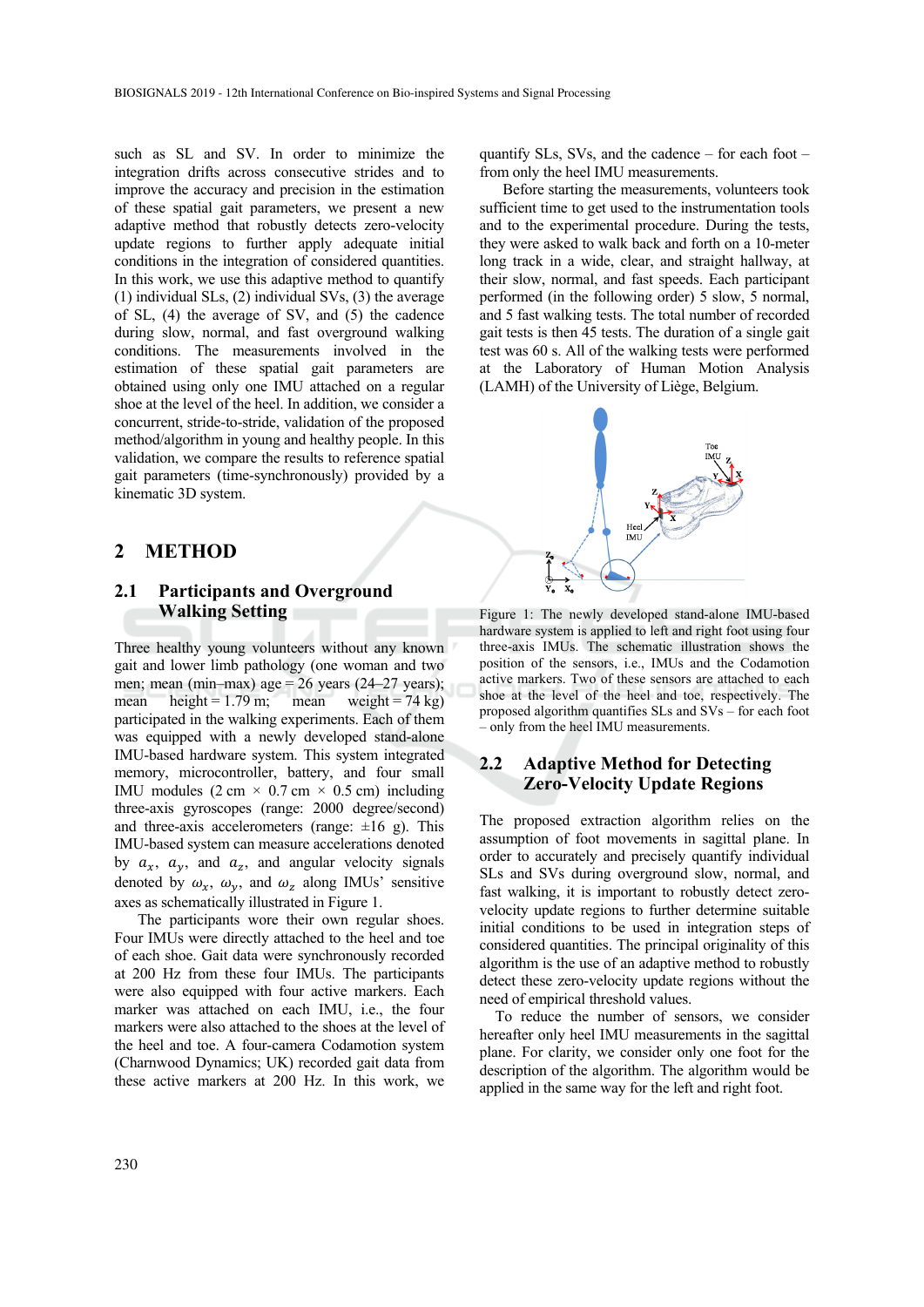

Figure 2: The proposed adaptive method is applied to the vertical heel acceleration and automatically detects set of points  $t_i^{pm}$ that are candidates to be zero-velocity points where initial conditions are updated for each stride  $i$  and for each partition  $p$ .

All measured heel accelerations and angular velocities are defined in the reference frame of the heel IMU denoted by XYZ as illustrated in Figure 1. We apply the proposed adaptive method to the vertical heel acceleration signal to further estimate SLs, SVs, and the cadence.

We first use our previously developed segmentation method to parse heel acceleration data into flat (motionless periods) and non-flat phases (Boutaayamou et al., 2015). This segmentation method has the advantage that it only determines rough heel flat/non-flat phases and avoids to look directly for specific gait events. Moreover, we identify the heel strike (HS) timings adopting the method from (Boutaayamou et al., 2015). We denote time intervals corresponding to these flat phases by  $[t_{1,i}, t_{2,i}]$  during each stride *i*. Time intervals  $[t_{1,i}, t_{2,i}]$  refer to the zero-velocity update regions.

For each interval  $[t_{1,i}, t_{2,i}]$  having a length greater than 20 samples, we consider partitions  $p$  of  $[t_{1,i}, t_{2,i}]$  into segments  $[t_{1,i}^p, t_{2,i}^p]$  of a length varying from 10 samples to the length of  $[t_{1,i}, t_{2,i}]$ , with an overlap of 5 samples (see Figure 2). Given the sampling frequency of 200 Hz, a sample corresponds here to 5 milliseconds. For a given partition  $p$ , we calculate the variance of the vertical heel acceleration signal in all associated segments and determine the segment having the minimum variance value, denoted by  $[t_{1,i}^{pm}, t_{2,i}^{pm}]$ . The midpoint of  $[t_{1,i}^{pm}, t_{2,i}^{pm}]$  is denoted by  $t_i^{pm}$ .

Considering a given  $[t_{1,i}, t_{2,i}]$  – having a length greater than 20 samples  $-$  for stride  $i$ , we emphasize that we obtain a set of points  $t_i^{pm}$  that are candidates to be zero-velocity update points and not just one zero-velocity update point as reported in the

literature (e.g., Mariani et al., 2010; Rebula et al., 2013). Initial conditions are then updated at these points  $t_i^{pm}$  for each stride *i* and for each partition *p*.

For each interval  $[t_{1,i}, t_{2,i}]$  having a length strictly less than 20 samples, we consider the midpoint of  $[t_{1,i}, t_{2,i}]$  as a zero-velocity update point to be added to the list of points  $t_i^{pm}$ .

The extraction algorithm relies on successive integrations in intervals  $[t_i^{pm}, t_{i+1}^{pm}]$ . For each stride *i* and for each partition  $p$ , we estimate the inclination of the foot in the sagittal plane,  $\theta_i^p$ , by integrating the angular velocity in y-axis  $\omega_y$  (i.e., the yaw) in the time interval  $[t_i^{pm}, t_{i+1}^{pm}]$ . The drift of this integration is modeled as a straight line between  $t_i^{pm}$ and  $t^{pm}_{i+1}$ , and is subtracted from  $\theta_i^p$  to minimize this drift and to ensure the initial conditions of this integration:  $\theta_i^p(t_i^{pm}) = \theta_{0,i}^p$  and  $\theta_i^p(t_{i+1}^{pm}) = \theta_{0,i+1}^p$ . Initial conditions  $\theta_{0,i}^p$  and  $\theta_{0,i+1}^p$  correspond to the inclination of the foot during the flat phases  $[t_{1,i}^{pm}, t_{2,i}^{pm}]$  and  $[t_{1,i+1}^{pm}, t_{2,i+1}^{pm}]$ , respectively. We use the accelerometer as an inclinometer in these flat phases to determine  $\theta_{0,i}^p$  as the mean value of  $\tan^{-1}(a_x/a_z)$  in  $[t_{1,i}^{pm}, t_{2,i}^{pm}]$ , and  $\theta_{0,i+1}^p$  as the mean value of  $\tan^{-1}(a_x/a_z)$  in  $[t_{1,i+1}^{pm}, t_{2,i+1}^{pm}]$ .

This is followed by a projection of the acceleration on the horizontal axis of the lab reference frame,  $A_x = a_x \cos(\theta_i^p) + a_z \sin(\theta_i^p)$ . We obtain the horizontal velocity  $V_x$  by integrating  $A_x$  in  $[t_i^{pm}, t_{i+1}^{pm}]$ . Again, the drift of this integration is modeled as a straight line between  $t_i^{pm}$  and  $t_{i+1}^{pm}$ , and is subtracted from  $V<sub>x</sub>$  to minimize this drift and to ensure the initial conditions of this integration:  $V_x(t_i^{pm}) = 0$  m/s and  $V_x(t_{i+1}^{pm}) = 0$  m/s for each i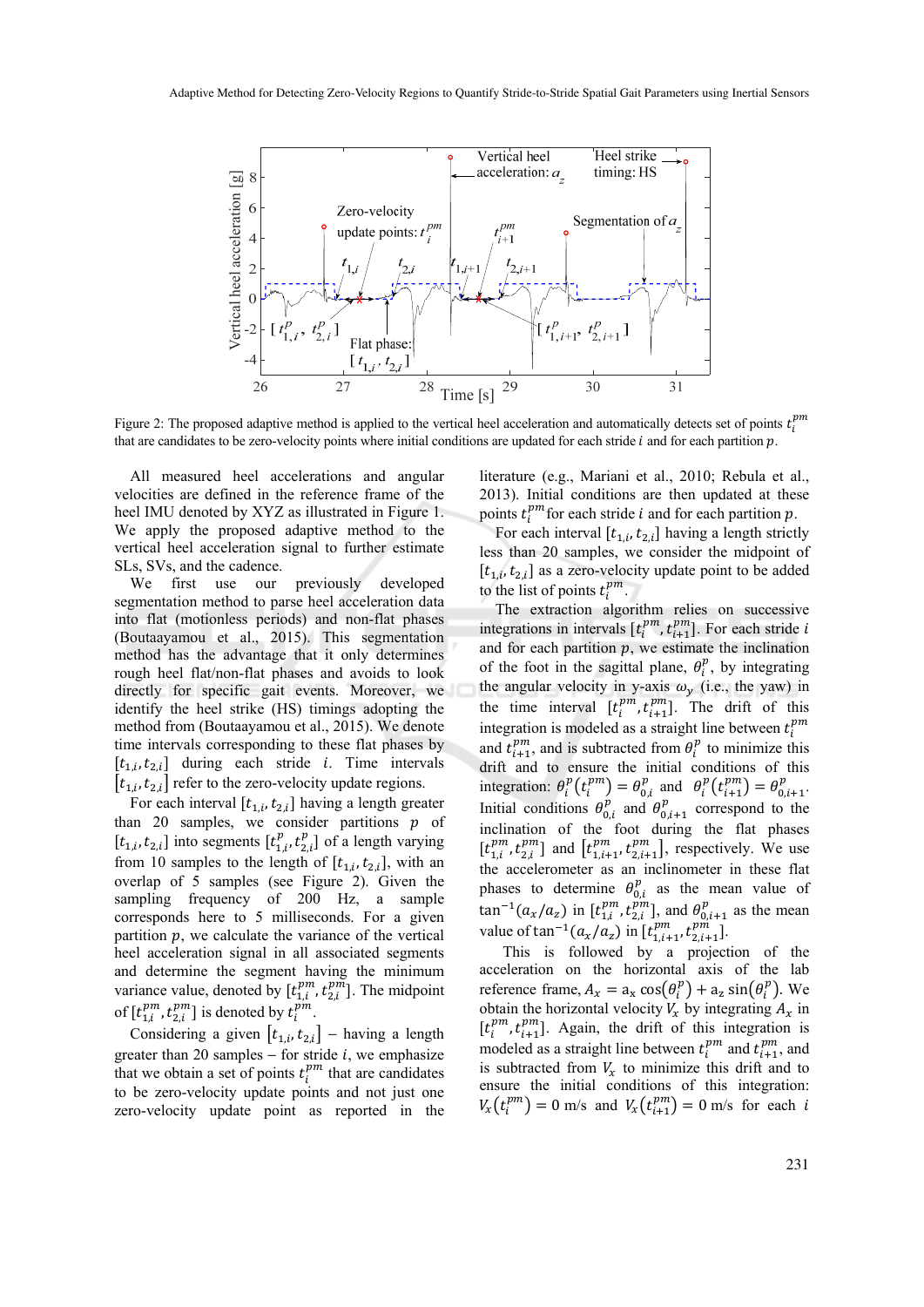|             |   | $SL$ (cm)   | SV(m/s)      | Cadence | Flat phase length |             |
|-------------|---|-------------|--------------|---------|-------------------|-------------|
|             |   | Mean (STD)  | Mean (STD)   |         | Mean (STD)        | $Min - Max$ |
| Volunteer 1 | S | 105.7(8.3)  | 0.675(0.069) | 0.64    | 47(10)            | $30 - 94$   |
|             | N | 118.8(7.4)  | 0.906(0.054) | 0.76    | 34(10)            | $21 - 72$   |
|             | F | 144.8(7.2)  | 1.357(0.078) | 0.94    | 23(6)             | $14 - 59$   |
| Volunteer 2 | S | 119.4(7.1)  | 0.731(0.045) | 0.61    | 52(9)             | $32 - 84$   |
|             | N | 161.0(7.1)  | 1.402(0.073) | 0.87    | 21(7)             | $13 - 44$   |
|             | F | 201.2(7.7)  | 2.252(0.103) | 1.12    | 12(2)             | $6 - 24$    |
| Volunteer 3 | S | 106.6(11.7) | 0.618(0.138) | 0.58    | 58 (19)           | $12 - 105$  |
|             | N | 141.3(5.2)  | 1.210(0.069) | 0.86    | 37(6)             | $13 - 80$   |
|             | F | 186.9(7.9)  | 2.725(0.188) | 1.46    | 9(2)              | $4 - 16$    |

Table 1: Mean and standard deviation (STD) of SLs, SVs, and cadence for each volunteer during slow (S), normal (N), and fast (F) walking speed conditions with the associated mean, STD, minimum (Min) and maximum (Max) values of the flat phase length (corresponding to the number of samples of 5 milliseconds).

and  $p$ . The horizontal position of the heel,  $X$ , is obtained by integrating  $V_x$  in  $[t_i^{pm}, t_{i+1}^{pm}]$ , for each i and  $p$ .

Finally, the stride length value of each stride  $i$ ,  $SL_i$ , is obtained by averaging all  $X(t^{pm}_{i+1})$  found for  $p$ . For each stride  $i$ , the stride velocity  $SV_i$  is calculated as  $SL_i/(HS_{i+1} - HS_i)$ . The average values of SL and SV are thus estimated as the mean of  $SL_i$  and  $SV_i$ , respectively. Moreover, the cadence is calculated as the average of  $1/(HS_{i+1} - HS_i)$ ; this average corresponds to the average number of strides performed during one second.

#### **2.3 Concurrent Validation and Evaluation Methods**

We extracted reference spatial gait parameters from the kinematic 3D Codamotion system to validate concurrently, stride-to-stride, those extracted using our algorithm, namely: (1) individual SLs, (2) individual SVs, (3) the average of SL, (4) the average of SV, and (5) the cadence.

Prior calculating these reference parameters, we extracted reference HSs from measured heel coordinates using the kinematic method reported in (Boutaayamou et al., 2014). We extracted then reference individual SLs from the horizontal heel position signal. For each stride *i*, reference individual SVs are determined as  $SL_i/(HS_{i+1} HS_i$ ). Reference average values of SL and SV are thus estimated as the mean of  $SL_i$  and  $SV_i$ , respectively. Reference cadence is calculated as the average of  $1/(HS_{i+1} - HS_i)$ .

We evaluated the level of agreement between our method and the reference method in the extraction of spatial gait parameters by quantifying

- The mean and standard deviation (STD) of differences and relative differences,
- The mean and STD of absolute differences and relative absolute differences,
- The root-mean-square (RMS) of differences and relative differences,

for (1) individual SLs, (2) individual SVs, (3) averages of SL, (4) averages of SV, and (5) the cadence. The extraction accuracy and precision are given by the mean and STD of differences, respectively.

#### **3 RESULTS**

In this work, we focused on the results of gait tests performed at speeds less than 11 km/h. We thus excluded the last four fast walking tests of volunteer 3 who walked at speeds ranging from 11.262 to 12.475 km/h.

A total of 551 gait cycles/strides – performed at speeds less than 11 km/h – have been synchronously recorded by both IMU-based system and reference system. These strides have been obtained during slow, normal, and fast walking conditions in young and healthy volunteers with:

Mean (STD) of  $SL = 110.8$  cm (6.0 cm), mean (STD) of  $SV = 0.675$  m/s  $(0.051$  m/s), and  $cadence = 0.61$  strides/s in slow walking condition ( $n = 172$  strides),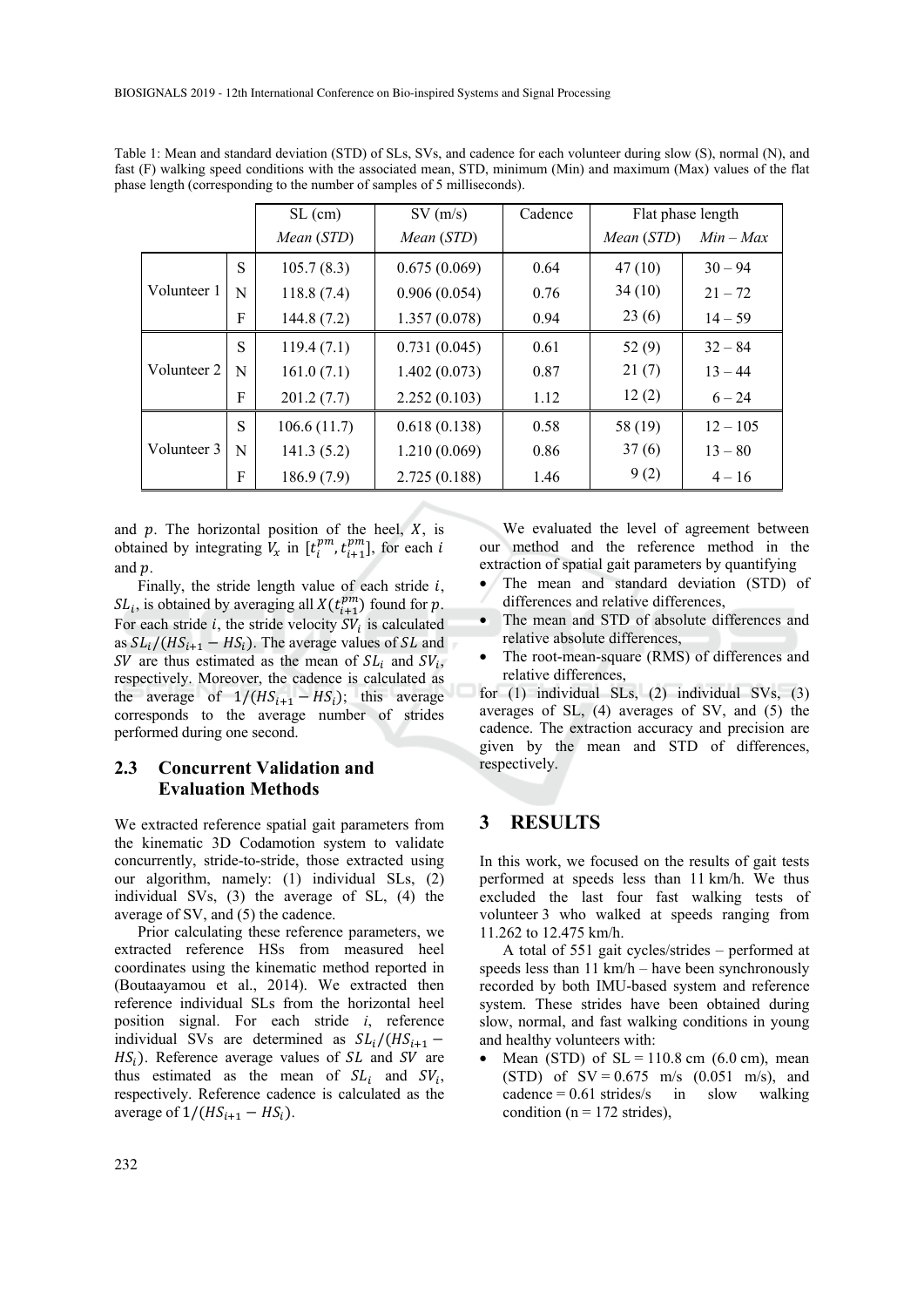Table 2: Concurrent, stride-to-stride, validation results of the quantification of individual SLs and SVs, and averages of SL and SV using our method (IMU) and the reference method (Ref) during slow (S), normal (N), fast (F) walking speed conditions in young and healthy volunteers. These results are given as mean and standard deviation (STD) of differences and relative differences, mean and STD of absolute differences (Abs) and relative absolute differences, and root-meansquare (RMS) of differences and relative differences.

|           |   |                                                         |              |     | Individual SLs and SVs <sup>(a)</sup>                  |              |     | Averages of SL and SV <sup>(b)</sup>    |              |     |                                 |              |     |
|-----------|---|---------------------------------------------------------|--------------|-----|--------------------------------------------------------|--------------|-----|-----------------------------------------|--------------|-----|---------------------------------|--------------|-----|
|           |   | Differences <sup>(c)</sup> :<br>$SL (cm)$ ; $SV (cm/s)$ |              |     | Relative<br>differences <sup>(c)</sup> $(\frac{9}{6})$ |              |     | Differences:<br>$SL (cm)$ ; $SV (cm/s)$ |              |     | Relative<br>differences $(\% )$ |              |     |
|           |   | Mean<br>(STD)                                           | Abs<br>(STD) | RMS | Mean<br>(STD)                                          | Abs<br>(STD) | RMS | Mean<br>(STD)                           | Abs<br>(STD) | RMS | Mean<br>(STD)                   | Abs<br>(STD) | RMS |
| <b>SL</b> | S | 0.0<br>(4.7)                                            | 3.7<br>(2.8) | 4.6 | $-0.1$<br>(4.2)                                        | 3.4<br>(2.6) | 4.2 | $-0.1$<br>(2.3)                         | 1.9<br>(1.3) | 2.2 | $-0.1$<br>(2.0)                 | 1.7<br>(1.1) | 2.0 |
|           | N | $-0.7$<br>(4.4)                                         | 3.5<br>(2.7) | 4.4 | $-0.5$<br>(3.2)                                        | 2.5<br>(2.1) | 3.3 | $-0.7$<br>(1.2)                         | 1.0<br>(0.9) | 1.3 | $-0.5$<br>(0.8)                 | 0.7<br>(0.6) | 0.9 |
|           | F | $-5.8$<br>(5.8)                                         | 6.8<br>(4.6) | 8.2 | $-3.3$<br>(3.0)                                        | 3.8<br>(2.3) | 4.4 | $-5.6$<br>(1.4)                         | 5.6<br>(1.4) | 5.8 | $-3.2$<br>(0.9)                 | 3.2<br>(0.9) | 3.3 |
| <b>SV</b> | S | 0.0<br>(2.9)                                            | 2.3<br>(1.8) | 2.9 | $-0.1$<br>(4.5)                                        | 3.5<br>(2.8) | 4.4 | 0.0<br>(1.3)                            | 1.1<br>(0.7) | 1.3 | $-0.1$<br>(2.0)                 | 1.6<br>(1.1) | 1.9 |
|           | N | $-0.7$<br>(3.8)                                         | 3.0<br>(2.4) | 3.8 | $-0.6$<br>(3.3)                                        | 2.6<br>(2.2) | 3.4 | $-0.7$<br>(0.9)                         | 0.9<br>(0.7) | 1.1 | $-0.6$<br>(0.8)                 | 0.7<br>(0.6) | 0.9 |
|           | F | $-6.7$<br>(6.7)                                         | 7.7<br>(5.4) | 9.4 | $-3.5$<br>(3.1)                                        | 4.0<br>(2.4) | 4.7 | $-6.4$<br>(1.8)                         | 6.4<br>(1.8) | 6.7 | $-3.4$<br>(1.0)                 | 3.4<br>(1.0) | 3.5 |

(a) Total number of individual strides = 551, with  $n=172$ , 193, and 186 strides, for S, N, and F, respectively.

(b) Total number of gait tests = 41, with  $n=15$ , 15, and 11 averages, for S, N, and F, respectively.

(c) The differences and relative differences are defined here as IMU−Ref and 100 × (IMU−Ref)/Ref, respectively.

|                                 |   | IMU-based system | Reference system | Mean differences | Mean relative absolute<br>differences $(\% )$ |
|---------------------------------|---|------------------|------------------|------------------|-----------------------------------------------|
| $SL$ (cm)                       | S | 110.7(7.4)       | 110.8(6.0)       | $-0.1$           | 0.05                                          |
|                                 | N | 140.3 (17.9)     | 140.9 (17.7)     | $-0.7$           | 0.46                                          |
|                                 | F | 174.2(29.0)      | 179.8 (29.2)     | $-5.6$           | 3.12                                          |
| $SV$ (m/s)                      | S | 0.675(0.061)     | 0.675(0.051)     | 0.000            | 0.02                                          |
|                                 | N | 1.172(0.213)     | 1.179(0.212)     | $-0.007$         | 0.57                                          |
|                                 | F | 1.886(0.533)     | 1.950(0.543)     | $-0.064$         | 3.30                                          |
| Cadence<br>$(\text{strides/s})$ | S | 0.61(0.04)       | 0.61(0.04)       | $-0.001$         | 0.09                                          |
|                                 | N | 0.83(0.05)       | 0.83(0.05)       | $-0.001$         | 0.13                                          |
|                                 | F | 1.07(0.16)       | 1.07(0.16)       | $-0.002$         | 0.22                                          |

Table 3: Results of the comparison between global average values (STD) of SL and SV, and the cadence obtained by our IMU-based system and those obtained by the reference system.

- Mean (STD) of  $SL = 140.9$  cm (17.7 cm), mean (STD) of  $SV = 1.179$  cm/s  $(0.212$  cm/s), and  $cadence = 0.83$  strides/s in normal walking condition ( $n = 193$  strides),
- Mean (STD) of  $SL = 179.8$  cm (29.2 cm), mean (STD) of  $SV = 1.950 \text{ cm/s}$  (0.543 cm/s), and

 $cadence = 1.07$  strides/s in fast walking condition ( $n = 186$  strides).

Table 1 provides spatial gait parameter values for each volunteers, with the associated values of the flat phase length during these three walking speed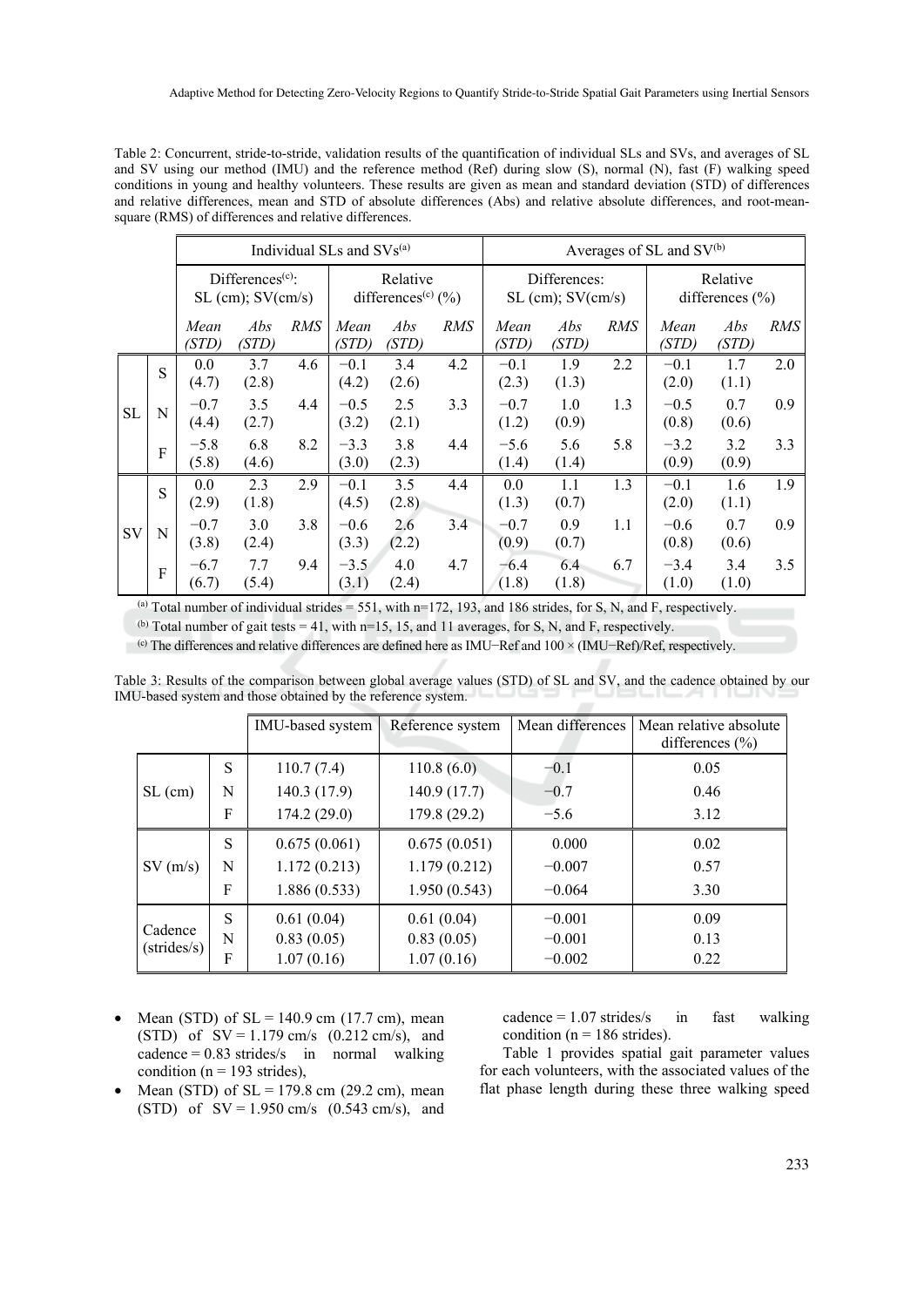conditions. A flat phase length corresponds to the number of samples of 5 milliseconds.

Tables 2 shows the concurrent, stride-to-stride, validation results of the extraction of individual SLs and SVs during these three walking speed conditions. These results correspond to the application of the proposed adaptive zero-velocity update region method to the vertical heel acceleration signal.

The accuracy (precision) of the extraction of individual SLs was  $0.0 \text{ cm}$  (4.7 cm),  $-0.7 \text{ cm}$  $(4.4 \text{ cm})$ , and  $-5.8 \text{ cm}$  (5.8 cm) during slow, normal, and fats walking condition, respectively, corresponding to  $-0.1\%$  (4.2 %),  $-0.5\%$  (3.2 %), and  $-3.3\%$  (3.0 %) of the respective mean SL.

The accuracy (precision) of the extraction of individual SVs was  $0.0$  cm/s  $(2.9 \text{ cm/s})$ ,  $-0.7 \text{ cm/s}$ (3.8 cm/s), and −6.7 cm/s (6.7 cm/s) during slow, normal, and fats walking condition, respectively, corresponding to  $-0.1\%$  (4.5 %),  $-0.6\%$  (3.3 %), and  $-3.5\%$  (3.1 %) of the respective mean SV.

Moreover, individual SLs could be quantified with a mean (STD) of absolute differences of 3.7 cm (2.8 cm), 3.5 cm (2.7 cm), and 6.8 cm (4.6 cm) for slow, normal, and fast walking conditions, respectively, corresponding to  $3.4\%$  (2.6%),  $2.5\%$  $(2.1 \%)$ , and 3.8 %  $(2.3 \%)$  of the respective mean SL.

Individual SVs could be also quantified with a mean (STD) of absolute differences of 2.3 cm/s (1.8 cm/s), 3.0 cm/s (2.4 cm/s), and 7.7 cm/s (5.4 cm/s) for slow, normal, and fast walking conditions, respectively, corresponding to 3.5 %  $(2.8\%)$ ,  $2.6\%$   $(2.2\%)$ , and  $4.0\%$   $(2.4\%)$  of the respective mean SV.

RMS differences between SLs quantified by both MU-based system and reference system were 4.6 cm, 4.4 cm, and 8.2 cm for slow, normal, and fast walking conditions, respectively, corresponding to 4.2 %, 3.3 %, and 4.4 % of the respective mean SL.

RMS differences between SVs quantified by both MU-based system and reference system were 2.9 cm/s, 3.8 cm/s, and 9.4 cm/s for slow, normal, and fast walking conditions, respectively, corresponding to  $4.\overline{4}$  %,  $3.\overline{4}$  %, and  $4.\overline{7}$  % of the respective mean SV.

Table 2 provides also quantitative values of the averages of SL and SV obtained for the 41 gait tests including 15, 15, and 11 tests in slow, normal, and fast walking conditions, respectively. As mentioned above, we emphasize that we considered the results of 11 fast walking tests instead of 15 ones since we excluded four gait tests performed – by volunteer 3 – at speeds greater than 11 km/h; such walking speeds are not the focus of this work.

Tables 3 shows the validation results of the quantification of global average values of SL and SV, and the cadence during the three walking speed conditions in young and healthy volunteers. We quantified the average value of SL with a mean of differences (mean of relative absolute differences) of  $-0.1$  cm  $(0.05\%), -0.7$  cm  $(0.46\%),$  and  $-5.6$  cm (3.12 %) for slow, normal, and fast walking conditions, respectively. We quantified also the average value of SV with a mean of differences (mean of relative absolute differences) of 0.000 m/s (0.02 %), −0.007 m/s (0.57 %), and −0.064 m/s (3.30 %) for slow, normal, and fast walking conditions, respectively. In addition, we quantified the cadence with a mean of differences (mean of relative absolute differences) of −0.001 strides/s (0.09 %), −0.001 strides/s (0.13 %), and −0.002 strides/s (0.22 %) for slow, normal, and fast walking conditions, respectively.

### **4 DISCUSSION**

We have presented a new adaptive method that robustly detects zero-velocity update regions for accurately and precisely quantifying (1) individual SLs, (2) individual SVs, (3) the average of SL, (4) the average of SV, and (5) the cadence during slow, normal, and fast overground walking conditions in young and healthy people. Data involved in this quantification are the measurements obtained with only one IMU attached on a regular shoe at the level of the heel. This adaptive method aimed to reduce the integration drifts across consecutive strides and to improve the accuracy and precision in the spatial gait parameter estimation.

A concurrent, stride-to-stride, validation of the proposed algorithm has been carried out using reference spatial gait parameters obtained from a kinematic reference system (used as gold standard). The experimental results show a good agreement between our algorithm and the reference, and demonstrate a fairly accurate and precise quantification of the spatial gait parameters.

The detection accuracy  $\pm$  precision of individual SLs using the present algorithm ranged from  $-0.7 \pm 4.4$  cm to  $0.0 \pm 4.7$  cm for walking speeds ranging from  $2.43 \pm 0.25$  km/h to  $5.05 \pm 0.26$  km/h, corresponding to a range of  $-0.5 \pm 3.2 \%$  to  $-0.1 \pm 4.2$  % of the respective mean SL. Moreover, we quantified individual SLs with an  $accuracy \pm precision$  of  $-5.8 \pm 5.8$  cm for walking speeds ranging from  $4.88 \pm 0.28$  km/h to  $9.81 \pm 0.68$  km/h.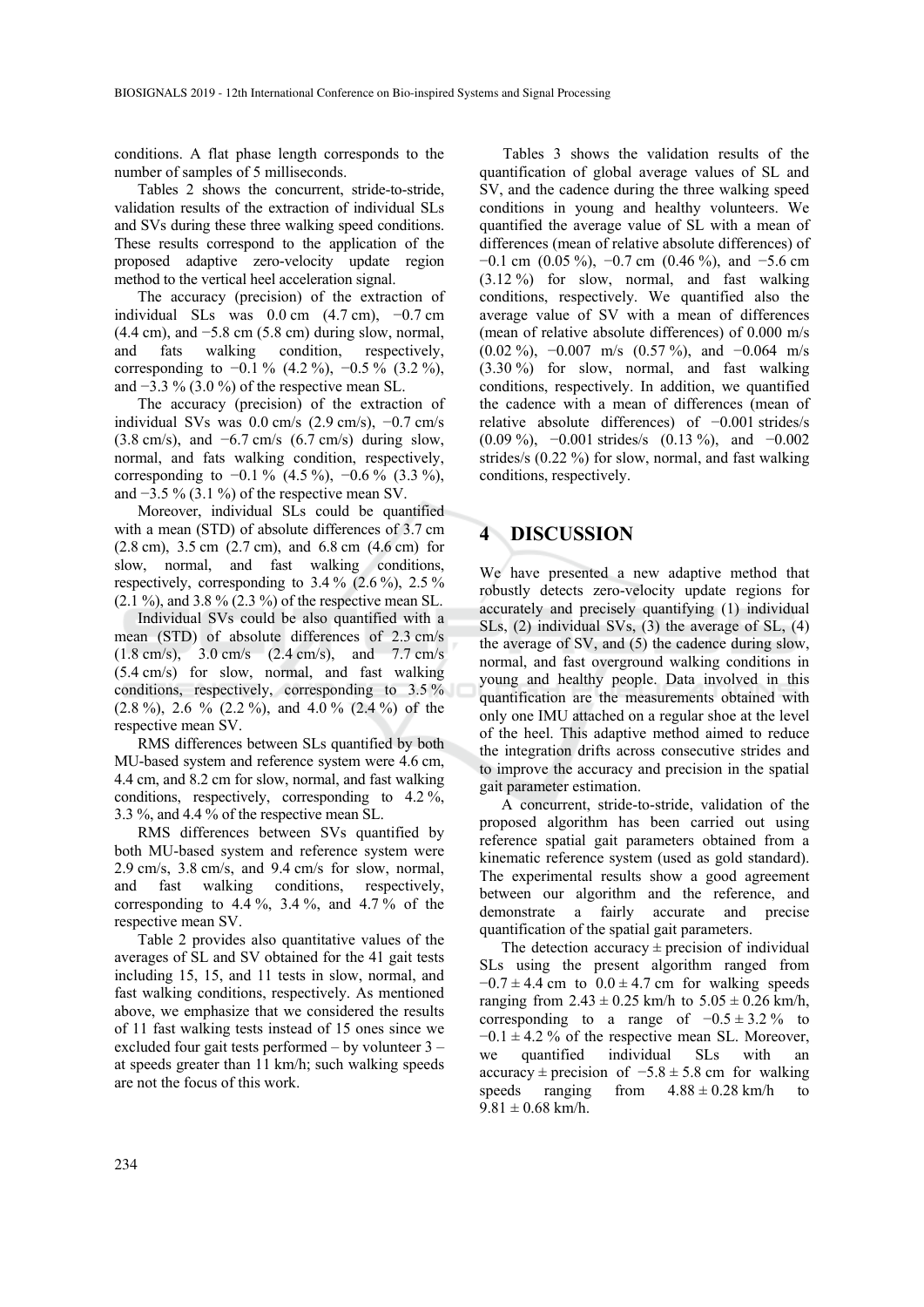In addition, the detection accuracy± precision of individual SVs using the present algorithm ranged from  $-0.7 \pm 3.8$  cm/s to  $0.0 \pm 2.9$  cm/s for walking speeds ranging from  $2.43 \pm 0.25$  km/h to  $5.05 \pm 0.26$  km/h, corresponding to a range of  $-0.6 \pm 3.3$  % to  $-0.1 \pm 4.5$  % of the respective mean SV. Moreover, we quantified individual SVs with an accuracy± precision of  $-6.7 \pm 6.7$  cm/s for walking speeds ranging from  $4.88 \pm 0.28$  km/h to 9.81 ± 0.68 km/h, corresponding to  $-3.5 \pm 3.1$  % of the respective mean SV.

We compared theses obtained results to previously published results for the estimation of SL and SV during each walking speed condition in young and healthy volunteers as follows:

- Slow walking speed: compared to RMS values reported in (Song et al., 2018) (i.e., 8.2 cm for SL, 5.9 cm/s for SV), the present method improves these values by approximatively a factor of 2 (i.e., 4.6 cm for SL, 2.9 cm/s for SV),
- Normal walking speed: compared to the results reported in (Mariani et al., 2010) (i.e.,  $2.4 \pm 7.5$ cm  $(2.1 \pm 6.8\%)$  for SL;  $2.2 \pm 6.2$  cm/s  $(2.4 \pm 6.1\%)$  for SV), in (Aminian et al., 2002) (i.e.,  $RMS = 7.cm$  (7.2%) for SL and RMS = 6 cm/s (6.7 %) for SV), in (Rampp et al., 2015), the accuracy, precision and RMS are improved by the present method (i.e.,  $-0.7 \pm 4.4$  cm  $(-0.5 \pm 3.2\%)$  and RMS = 4.4 cm (3.3 %) for SL;  $-0.7 \pm 3.8$  cm/s  $(-0.6 \pm 3.3$  %) and RMS =  $3.8 \text{ cm/s}$  ( $3.4 \%$ ) for SV).
- Fast walking speed: compared to RMS values reported in (Song et al., 2018) (i.e., 21.4 cm for SL and 12.9 cm/s for SV), the present method improves these values (i.e., 8.2 cm for SL and 9.4 cm/s for SV).

Compared to commercial trunk accelerometer systems (e.g., Auvinet et al., 1999), which only provide global gait features, the proposed system (hardware and algorithm) is capable to extract strideto-stride spatial gait parameters. The stride-to-stride extraction may be a huge advantage in the gait analysis of some specific population such as Parkinson's disease patients who experience freezing of gait, a sudden and brief episodic alteration of strides regulation.

We emphasize that the proposed IMU-based hardware system can time-synchronously record signals from up to four IMU sensors. The proposed algorithm can thus quantify the left/right step length, the symmetry, and the regularity of the spatial gait parameters.

The proposed IMU-based system can measure spatial gait parameters in a very large number of strides without the need of controlled laboratory conditions. We believe that this novel IMU-based system offers perspectives for use in a routine clinical practice to deal with abnormal gait (e.g., gait of patients with Parkinson's disease).

## **5 CONCLUSION**

We presented a new adaptive method that robustly detects zero-velocity regions for accurately and precisely quantifying (1) individual SLs, (2) individual SVs, (3) the average of SL, (4) the average of SV, and (5) the cadence during slow, normal, and fast overground walking conditions in young and healthy people. This method reduces the number of foot-mounted IMUs for estimating spatial gait parameters. The advantages of this method can be summarized as follows:

- Only two IMUs are required, i.e., one for each shoe at the level of the heel. This contributes to a simplification of the proposed wearable IMUbased system, thus resulting in reducing the costs and time needed to attach the system on the body.
- This method is concurrently validated for consecutive strides during slow, normal, and fast overground walking conditions. The validation used reference spatial gait parameters provided by a kinematic system (used as gold standard).
- Compared to previous studies, the proposed method improves the accuracy, precision and RMS of the estimation of SLs and SVs during slow, normal, and fast overground walking conditions in young and healthy people.

The proposed method paves the way for an objective quantification of spatial gait parameters in routine clinical practice. This opens new perspectives for use in clinical contexts to deal with abnormal gait (e.g., gait of patients with Parkinson's disease).

#### **ACKNOWLEDGEMENTS**

We would like to thank F. Dupont, Ph. Laurent, and all the team of the Microsys Laboratory of the University of Liège (ULiège) for their help in the development of the hardware part of the IMU-based system used in the present work. We also would like to thank P. Harmeling (ULiège) for his technical assistance and Professor Ph. Vanderbemden (ULiège) for allowing us to use his laboratory facilities.